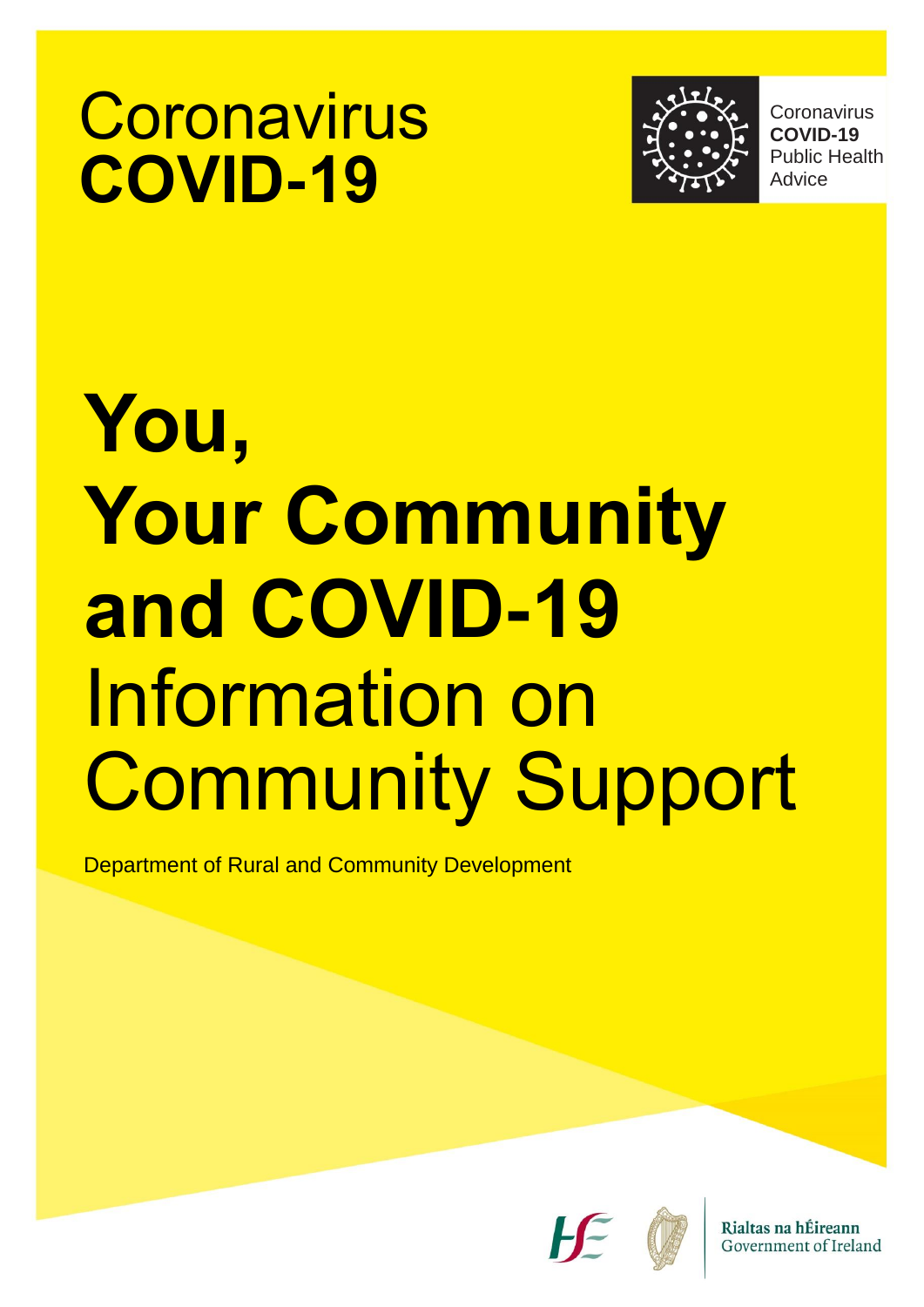

**Coronavirus COVID-19** Public Health Advice

# **Coming together as a Community**

**The National Public Health Emergency Team (NPHET) is leading our public health response to COVID-19. As part of the Government's co-ordinated response, a National Action Plan was published on 16th March. This Plan sets out a whole-of-society response and the mobilisation of resources across Government and society to fight the spread of this virus.**

The COVID-19 outbreak is a challenge for individuals and communities across Ireland. In these exceptional circumstances, all community members have a role to play in helping those who need extra support.

Standard supports offered by the government and volunteer groups may become temporarily unavailable during the COVID-19 outbreak. Communities need to come together and use their people power to fill any gaps in the services vulnerable people rely on.

#### **Vulnerable Neighbours**

Are some of your neighbours particularly vulnerable? This may include older people and people with disabilities, underlying illnesses or mobility problems.

#### **Neighbourhood Supports**

Do you have your neighbours' contact details? How can you help each other? For example, can you go shopping on behalf of neighbours who are unable to go themselves?

# **What can you do to help?**

Consider your neighbours and relatives who are older, who have underlying illnesses, disabilities or impaired mobility, or who may be vulnerable in other ways during this period.

- Do you have their phone number(s)?
- Phone them or call around if it is safe to do so please keep in mind the HSE's physical distancing advice.
- Make sure they have enough fuel, food supplies and necessary medications.
	- If in doubt, call the Gardaí and ask them to check. They have extra resources to help those who are most in need, particularly those with limited local family or social support. Contact details for all Garda stations can be found on the Garda website address – **www.garda.ie** – or in any phonebook.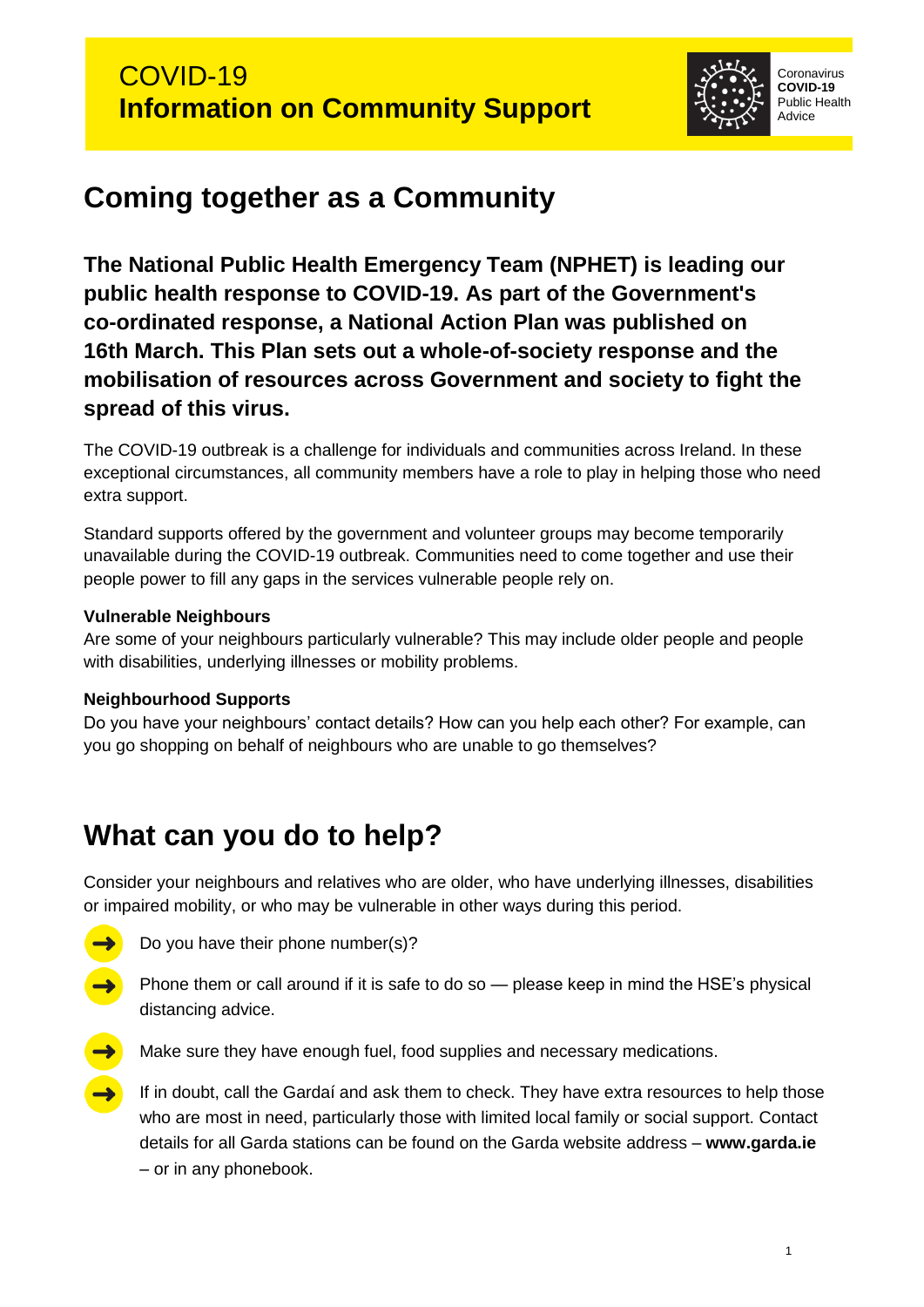### COVID-19 **Information on Community Support**



**Coronavirus COVID-19** Public Health Advice

#### **Volunteering to help others**

If you can help those who need support in your community, please contact your local Volunteer Centre or Volunteer Information Service. Contact details are available on **www.volunteer.ie.** You do not need any healthcare experience to be a volunteer — there are many non-health roles to fill, such as shopping or collecting prescriptions for people with limited mobility**. Please note that volunteers may require Garda vetting before taking up their roles.**

# **DOS and DON'TS**

#### **For volunteer centres and volunteers:**

#### **DO**



Follow the latest HSE guidance on hand washing, sneezing/coughing and physical distancing.



Make sure that any organisations you are volunteering with have proper procedures and safeguards in place to protect you, including a named supervisor.



Bear in mind that a vulnerable person might not want/need your offer of help at this time, and don't be disheartened.



Clean any objects that you may be delivering to people's homes.



#### **DON'T**



Volunteer if you are at risk from COVID-19 or if you have any of the symptoms.



Phone a vulnerable person or call to their door unannounced. This could cause undue stress and worry. Consider dropping a note through the letterbox with your name and phone number, or make contact through someone the person already knows and trusts.



Enter someone's home unless absolutely necessary. If you are dropping off shopping or a prescription for someone, simply call and let them know that you are at the door. Please follow the physical distancing quidelines.



Hug or shake hands with vulnerable members of your community.



Spread rumours from sources such as social media, as they may not be correct.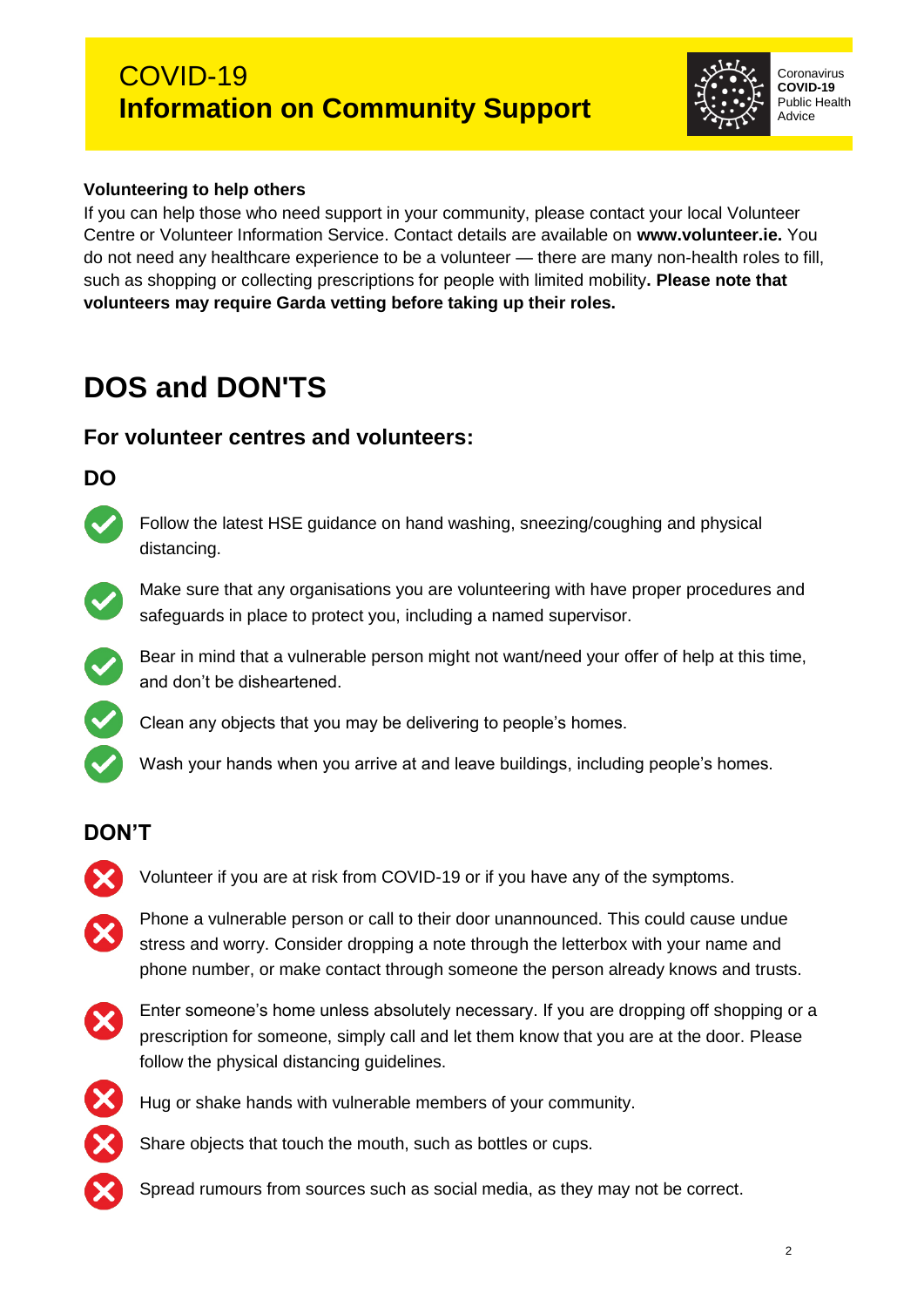

**Coronavirus COVID-19** Public Health Advice

#### **For people receiving assistance:**

#### **DO**



Follow the latest HSE guidance on hand washing, sneezing/coughing and physical distancing.



Clean any object that volunteers or others deliver to your home, if possible.

#### **DON'T**



Hug or shake hands with people who are visiting you.

Share objects that touch the mouth, such as bottles or cups.

Answer the door to someone you don't know unless you feel comfortable doing so. If someone calls to the door from an organisation, ask to see identification. Call the organisation to check their details if you need to.



Let someone into your house unless you know them or it is absolutely necessary.

Give cash, your bank details or your credit/debit card to anyone you don't trust.

# **Where Can I find information?**

Do not seek information on social media.

If you need help or have concerns or questions, please turn to reliable sources of information:



The HSE website is the key source for health advice: **www.hse.ie/coronavirus**. It also includes posters and other resources that can be used in your community.



Reliable, up-to-date information on COVID-19 is also available from the following sources on **Twitter**:

| <b>HSE Ireland</b>                               | @HSELive      |
|--------------------------------------------------|---------------|
| HSE Health Protection Surveillance Centre (HPSC) | @hpscireland  |
| Department of Health                             | @roinnslainte |
| Dr Tony Holohan (Chief Medical Officer)          | @CMOIreland   |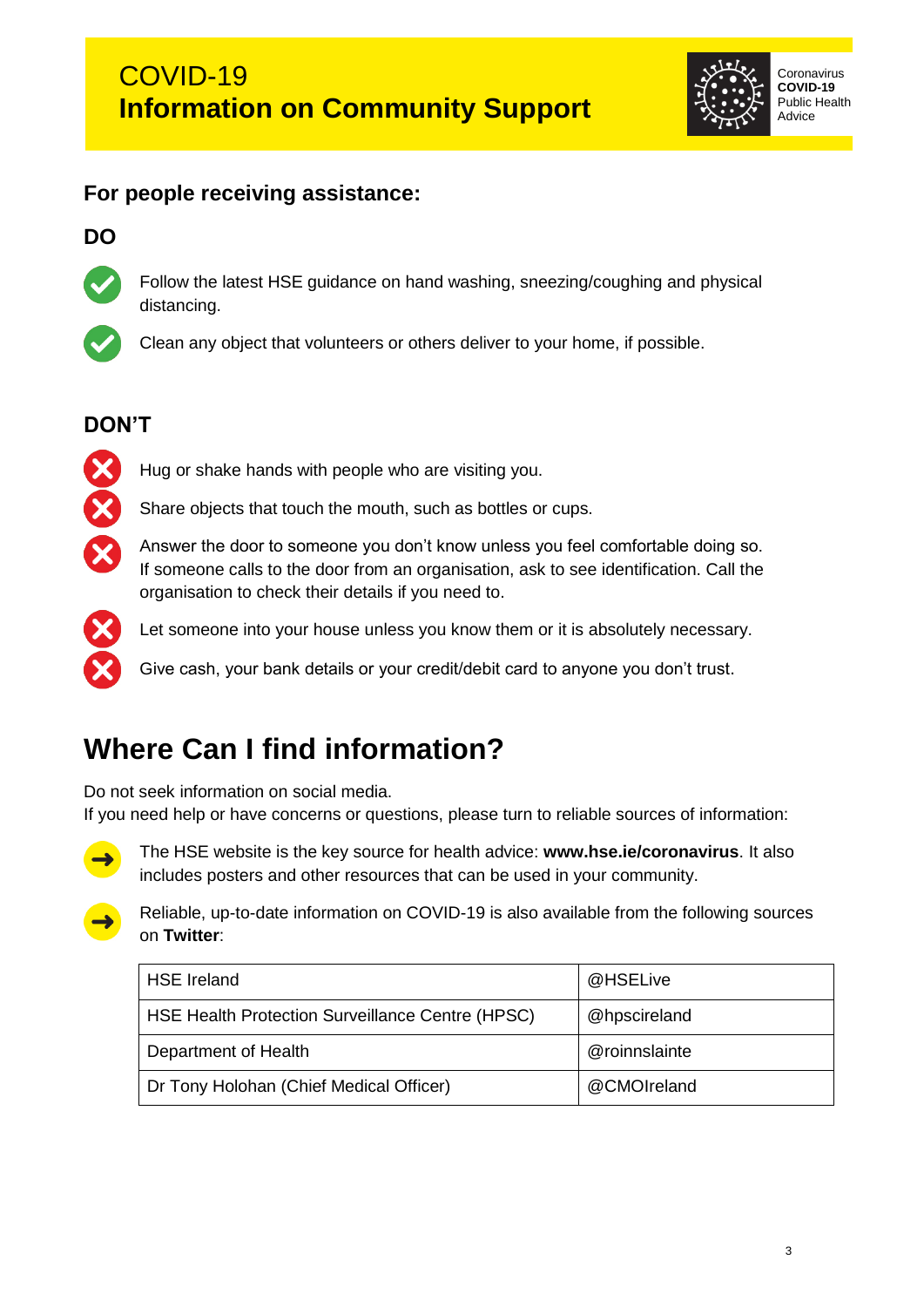

#### **These helplines are available for older people who may have questions or concerns:**

| Alone Helpline | 0818 222 024 |
|----------------|--------------|
| Senior Line    | 1800 804 591 |

**Call 112 or 999 in a medical emergency when someone is:**



At risk of dying

**Please keep a note of your Eircode and the Eircode of anyone you are helping.** This will help emergency services and others find you more quickly.

# **HSE Advice**

The HSE is constantly updating its advice as the situation changes. Please keep up to date with the latest official information.

#### **Protecting yourself and others**

COVID-19 is spread in sneeze or cough droplets. To infect you, it has to get from an infected person's nose or mouth into your eyes, nose or mouth. This can be direct or indirect (on hands, objects, surfaces). This means there are three key ways to prevent the spread of the virus: physical distancing, good cough etiquette and washing your hands correctly.



#### **Physical distancing**

Maintain a distance of 2 metres (6.5 feet) between you and others. Avoid crowded places and reduce the number of people you meet every day.



#### **Good cough etiquette**

Cover your mouth and nose with a tissue or your sleeve when you cough and sneeze. Wash your hands after coughing or sneezing.



#### **Wash your hands correctly**

Use soap and water or alcohol hand rub to clean your hands regularly. Make sure to rub the top of your hands, between your fingers and under your fingernails, and to dry your hands with a clean towel or paper towel.